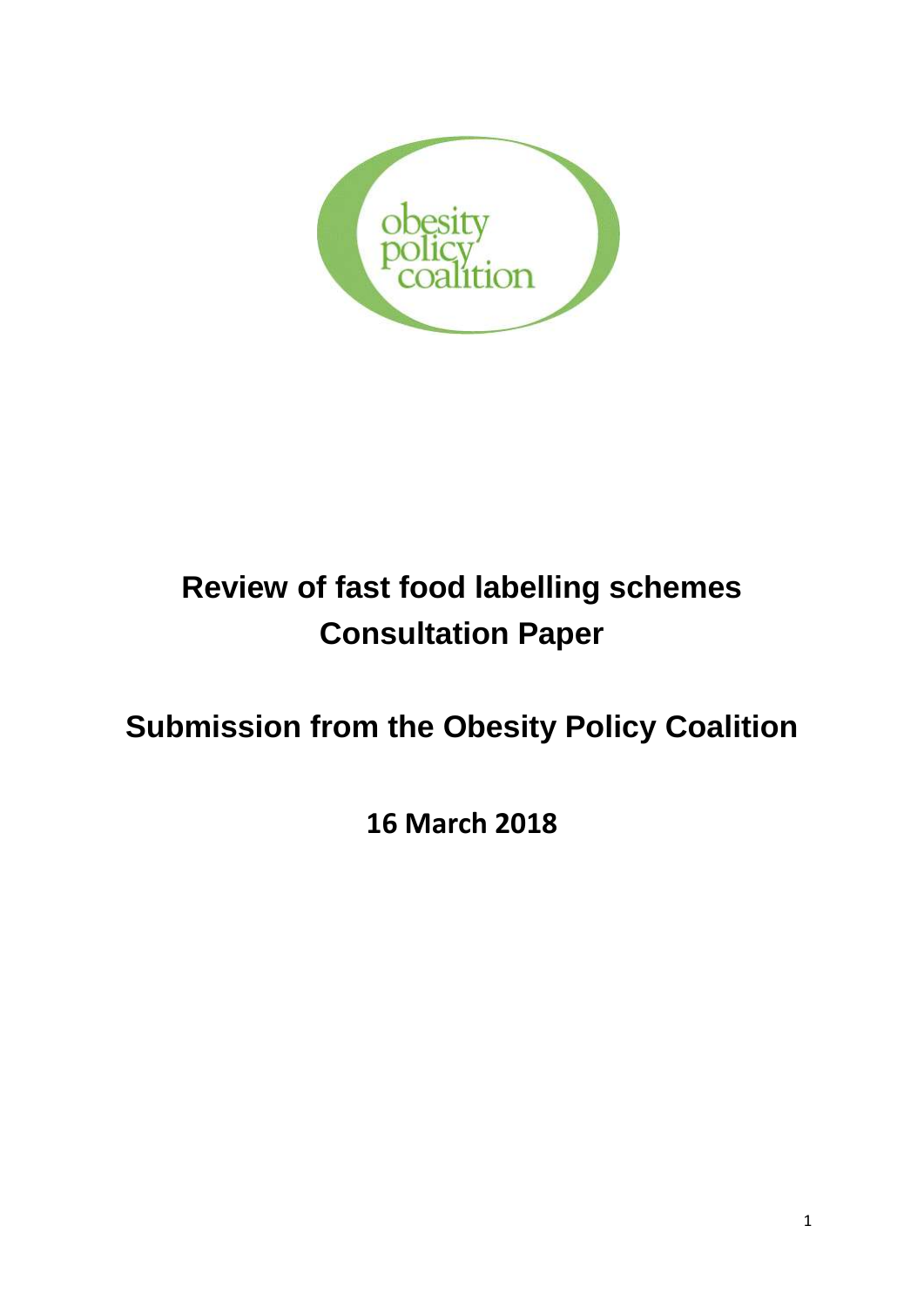### **Introduction**

**.** 

The Obesity Policy Coalition (OPC) is a partnership between the Cancer Council of Victoria, Diabetes Victoria and the Global Obesity Centre at Deakin University, a World Health Organisation Collaborating Centre for Obesity, with support from VicHealth. The OPC advocates for evidence-based policy interventions and research to address the high rates of overweight, obesity and unhealthy diets in Australia, particularly in children.

We are grateful for the opportunity to respond to this consultation. There is strong Australian and international evidence that kilojoule menu labelling supports consumers to make informed and healthier food choices.<sup>1</sup> With Australians making 51 million visits to fast food chains each month,<sup>2</sup> mandatory kilojoule labelling is an important component of any multi-strategy approach to improving food choices and reducing the problems of overweight, obesity and related chronic disease. Australia's high rates of chronic disease reflect overall poor dietary profiles.

International and Australian research shows that people are likely to substantially underestimate the energy content of restaurant food<sup>3</sup> and that many people do not have a good understanding of their daily energy requirements.<sup>4</sup> However, it is also now well established that appropriately-designed kilojoule labelling at the point of sale can effectively inform consumers about their energy requirements and the energy content of products, and can lead to a significant reduction in the energy content of meals purchased. Indeed, the evaluation of the NSW kilojoule labelling initiative was completed in 2013 and showed that the display of information, together with supporting public education, resulted in a significant decrease of the median kilojoules purchased during the evaluation period, with an overall reduction of 519 kilojoules, equivalent to a 15% decrease.<sup>5</sup>

There is strong public support for the display of nutrition information in fast food outlets. A Cancer Council and Heart Foundation survey found that more than eight in ten consumers surveyed want kilojoule information in fast food and snack chains. More than half (52%) of consumers surveyed, said they weren't sure how many kilojoules were in the foods and drinks they purchased from fast food and snack chains.<sup>6</sup>

<sup>2</sup> Sophie Langley, 'Australian fast food 'emma' survey findings released, March 17, 2014, Australian Food News http://ausfoodnews.com.au/2014/03/17/australian-fast-food-%E2%80%98emma%E2%80%99-survey-findings-released.html <sup>3</sup>Wansink B, Chandon P. Meal size, not body size, explains errors in estimating the calorie content of meals. Ann Int Med 2006; 145: 326-332; Burton S, Creyer EH, Kees J, Huggins K. Attacking the obesity epidemic: the potential health benefits of providing nutrition information in restaurants. Am J Pub Health 2006; 96: 1669-1675

<sup>&</sup>lt;sup>1</sup> Nutritional labelling for healthier food or non-alcoholic drink purchasing and consumption (Review). Cochrane Database of Systematic Reviews 2017, Issue 12. Art. No. CD009315; DOI: 10.1002/14651858.CD009315.pub2.

<sup>4</sup> ABC News, 18 June 2014 'Kilojoule labelling of fast food: Most people wrong about their daily needs, survey finds' http://www.abc.net.au/news/2014-06-18/kilojoule-labelling-of-fast-food-most-people-wrong/5532716.

<sup>&</sup>lt;sup>5</sup> New South Wales Government, Food Authority (2013) Evaluation of kilojoule Menu Labelling CP070/1308

<sup>&</sup>lt;sup>6</sup> Heart Foundation and Cancer Council Victoria survey of 558 Victorians aged 25-49 conducted in July 2016.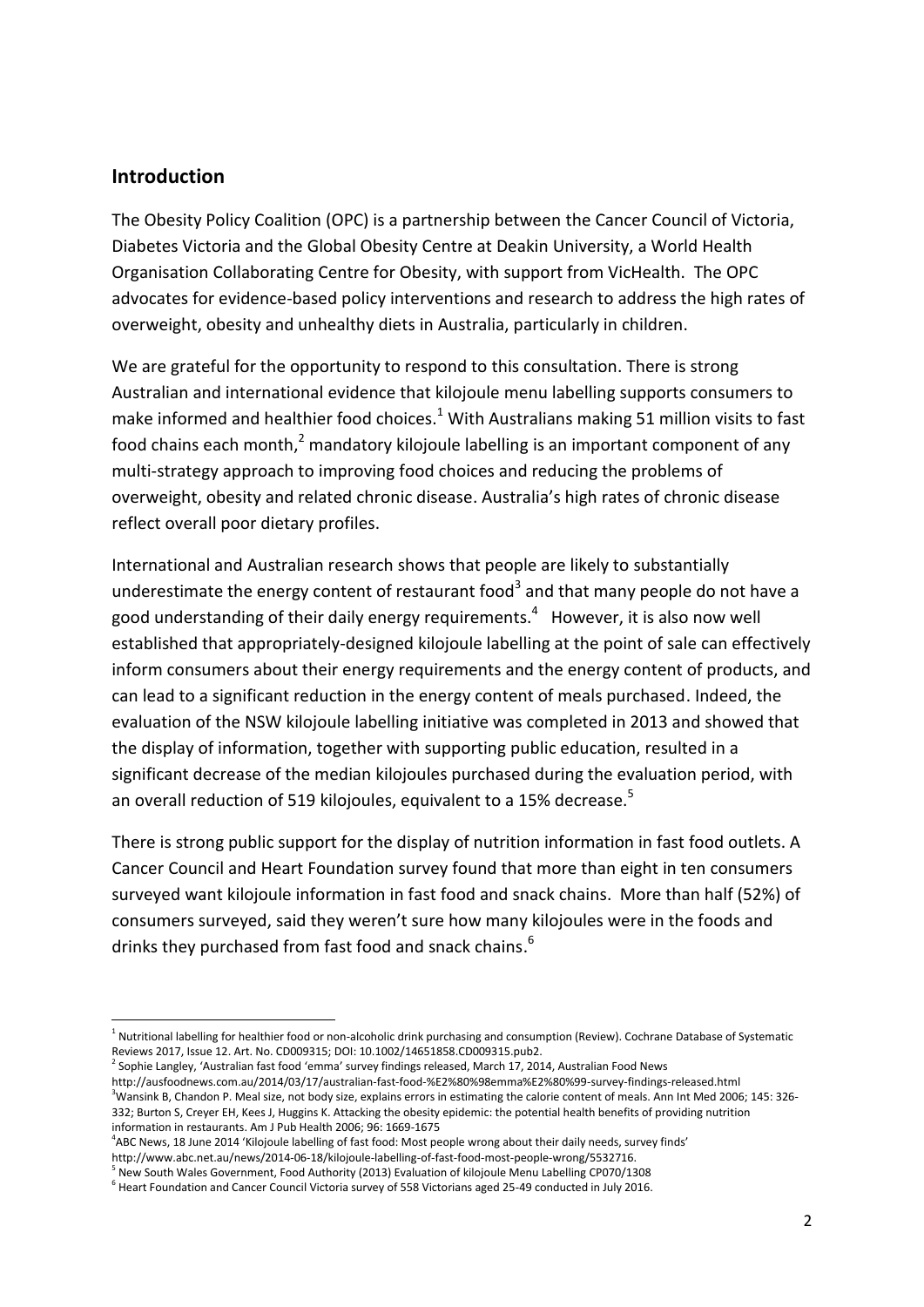The Obesity Policy Coalition would like to see fast food labelling regulation strengthened as outlined in the answers to questions posed by this consultation and legislation standardised to produce a nationally consistent approach across all jurisdictions, including Tasmania, Western Australia and the Northern Territory, which are yet to introduce legislation.

### **Answers to consultation questions**

## **Consultation question 1: Are you aware of any other pending or completed evaluations that have relevance to the Australian experience? If yes, please provide results and references with your response where possible**

The Cochrane review of nutritional labelling for healthier food or non-alcoholic drink purchasing and consumption was released on 27 February 2018.<sup>7</sup> This systematic review evaluated the evidence to establish whether, and by how much, nutritional labels on food or non-alcoholic drinks affect the amount of food or drink people choose, buy, eat or drink. The researchers included evidence from 28 studies, of which 11 assessed the impact of nutritional labelling on purchasing and 17 assessed the impact of labelling on consumption.

This review suggests that if kilojoule labels were added to menus or put next to food in restaurants, coffee shops and cafeterias, this would reduce kilojoules purchased by on average about 8% per meal. This is based on combining the results of three studies conducted in real world settings. Evidence from eight studies carried out in artificial or laboratory settings suggests that such matters would have a similar impact on calories consumed, again by an average of around 8% per meal.

Cancer Council Victoria and the Heart Foundation surveyed the point of purchase kilojoule menu labelling practices at 59 fast food outlets, from nine fast food and snack chains across metropolitan and regional Victoria, noting that the state did not have mandatory labelling regulations in place at this time. The survey compared their labelling practices to the best practice guidelines implemented in New South Wales.<sup>8</sup> The survey found that only two of the nine (22%) chains, consistently displayed kilojoule information in line with the requirements in New South Wales, although all businesses surveyed had some kilojoule information in store. Less than half (47%) met the New South Wales standards for font, size and position of the kilojoule information

### **Consultation question 2: Are there any other issues in relation to exempt businesses that should be considered?**

The Obesity Policy Coalition supports the removal of exemptions to menu labelling requirements for standard food outlets. This would ensure the requirements apply consistently across the different jurisdictions and give effect to the policy objective of providing empowering information to consumers to assist them to make healthier choices.

**<sup>.</sup>** <sup>7</sup> Nutritional labelling for healthier food or non-alcoholic drink purchasing and consumption (Review). Cochrane Database of Systematic Reviews 2018, Issue 12. Art. No. CD009315; DOI: 10.1002/14651858.CD009315.pub2.

<sup>&</sup>lt;sup>8</sup>Cancer Council and Heart Foundation, Investigation into kilojoule menu labelling in Victorian chain food outlets, January 2016, <https://livelighter.com.au/You-shouldnt-need-to-be-a-detective-to-find-out-whats-in-your-food>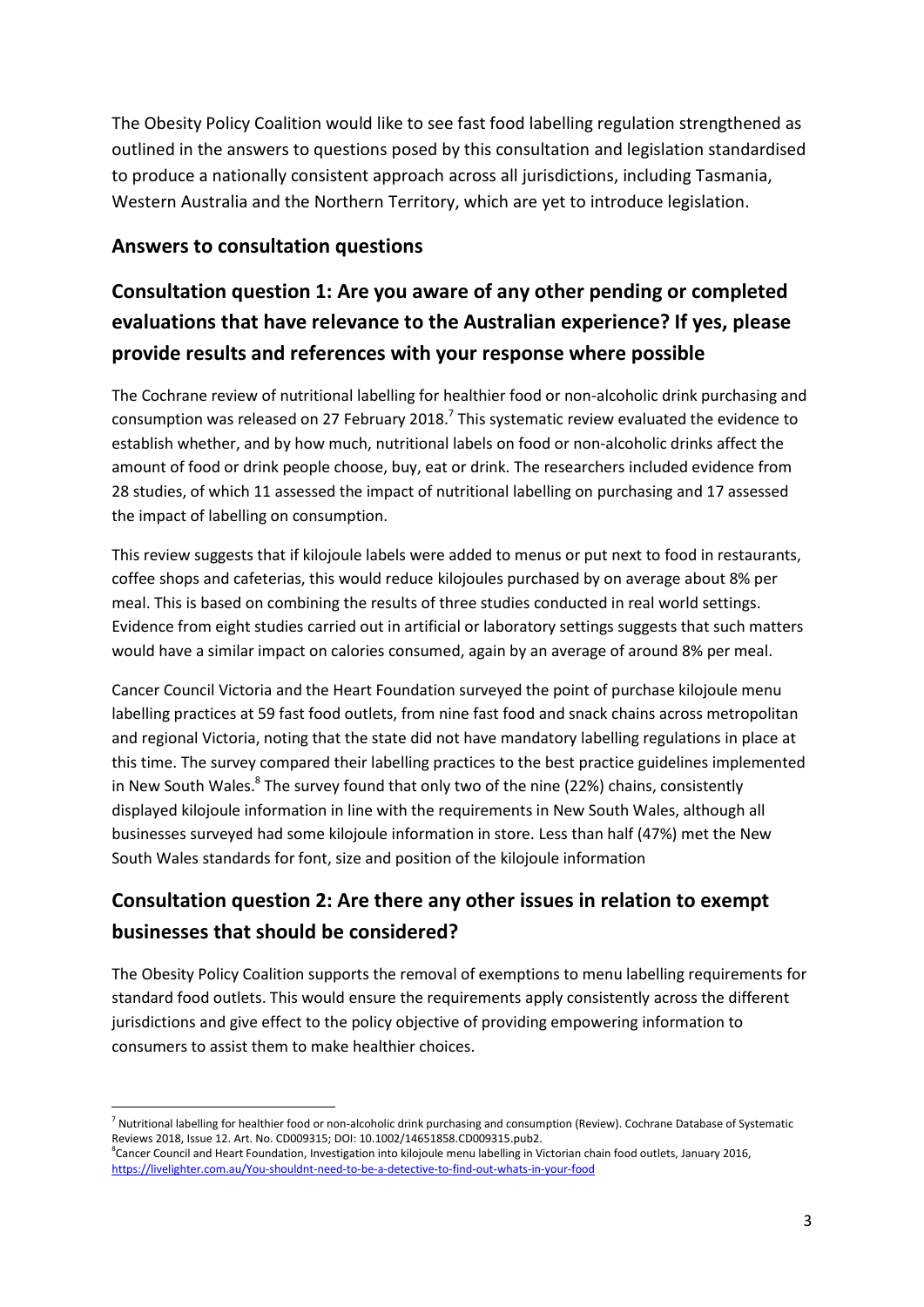In each of the instances discussed below, standard food items are likely to be provided by the same suppliers across all or the majority of chains. These products are likely to be high in energy, fat, sugar and salt. These types of outlets are widely represented across Australia, and excluding any of them from labelling requirements detracts from the consistency and efficacy of the scheme. To ensure the greatest population benefit of menu labelling, such outlets should not be exempt.

#### Dine-in restaurants

We support the application of the legislation in all jurisdictions to outlets that only offer dine-in meals with no take away service, as set out in the Victorian legislation. The OPC's position is that customers of all large chain outlets selling ready to eat standardised food should be presented with information about the energy content of food items before they make a decision to purchase. We see no reason to make a distinction between outlets that offer take away and dine-in services and those that offer dine-in only.

#### Small supermarkets, convenience store and service stations

The OPC recommends the removal of exclusions for small supermarkets, convenience stores and service stations as these chain outlets represent a significant source of ready to eat standardised food items in Australia and offer products that are often likely to be high in energy, such as slushies, donuts, pies, sausage rolls and some sandwiches. We are concerned that excluding these chains from the legislation will reduce the impact of the labelling requirements as significant numbers of consumers will be purchasing ready to eat food items without information about energy content. This is an important area to consider as service stations and convenience stores have a significant retail presence in Australia, and small supermarket numbers are increasing, making these store types a key provider of ready to eat food.

On a practical level, barriers to implementing legislation by these chains are likely to be low, or no greater than at any other business covered by labelling requirements. As legislation only applies to larger chains, those businesses within its scope have sufficient resources to implement the requirements. We also note that standardised ready to eat food items are likely to be provided by the same suppliers across all or the majority of outlets of these chains. The chains that are excluded in different jurisdictions include chains such as 7-11 and Coles Express, both large chains with a significant retail presence. For example, according to their websites, Coles Express operates approximately 685 outlets in Australia and 7-11 operates more than 620 outlets. The reach of these businesses is significant; particularly when one considers that they are open 24 hours. We consider that chains of this size should fall within the scope of the legislation.

Additionally many of the service stations, convenience and small supermarket parent companies, such as Wesfarmers (Coles) and Woolworths Limited are already covered by the legislation for their other store types and will be familiar with the requirements.

We are particularly concerned that excluding small supermarkets, convenience stores and service stations will create inconsistency that will negatively affect both consumers and businesses. We believe that consistent application of the labelling requirements across all large chains where ready to eat standardised food items are available is of fundamental importance. This is because it is important that the effect of legislations is maximised by covering as many chains as possible, but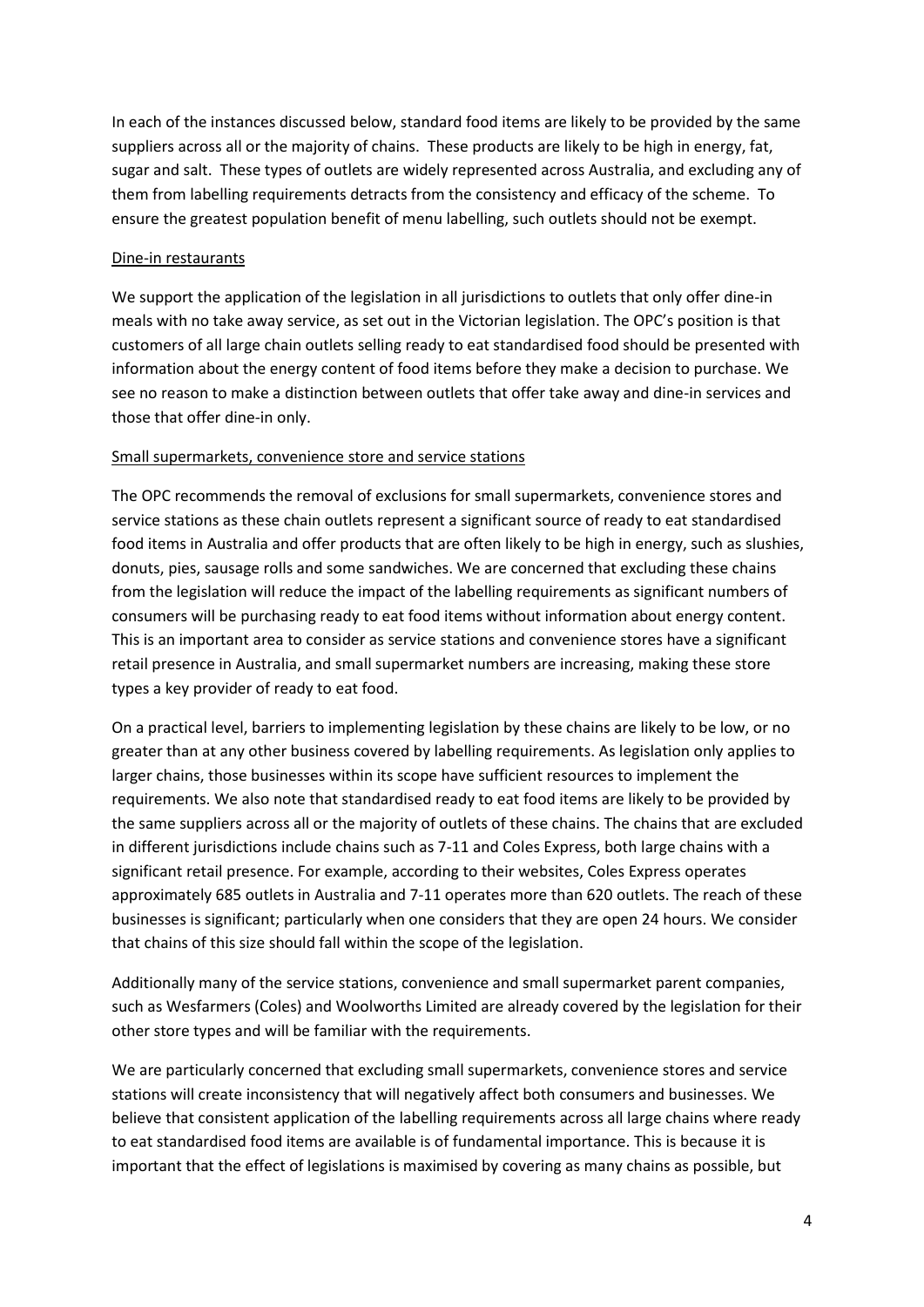also because a central purpose of the scheme is to enable consumers to compare the energy content of food products and to make informed, healthier choices. Where a significant part of the market is not required to comply with the labelling requirements, consumers cannot effectively make comparisons between products and choose healthier options. For example, a consumer who purchases a muffin each week may be able to choose between several chains including a large bakery chain, a convenience store and a service station. Under legislation in most jurisdictions, this consumer would not be able to compare the energy content of the muffins available at any of the three chains and would not have the information needed to make an informed choice about which snack food to purchase.

We also note the argument that has already been raised by industry representatives, that as well as having a negative effect on the consumer's ability to compare products and make healthier choices, the inconsistent application of the labelling requirements creates an uneven playing field between businesses and serve to unfairly penalise businesses that are covered by the labelling requirements.

#### Cinemas

The OPC supports the inclusion of cinemas across the jurisdictions. Cinemas remain a popular destination for children and adults. It is well known that many of the standard food items they sell, such as soft drinks and popcorn, are energy dense and nutrient poor and often sold in large serving sizes. Kilojoule information would assist consumers when making choices within and across food categories (including choosing serving sizes), and would also assist consumers to understand the extra kilojoules they will be consuming if they accept an offer to 'up size' their food choice and/or sugary drink.

**Recommendation- Remove exemptions in all jurisdictions particularly for dine-in restaurants, small supermarkets, convenience stores, service stations and cinemas.**

# **Consultation question 3: What could be done to ensure kilojoule information is available in as many outlets as possible? What are the pros and cons of your suggested approach?**

#### Number of outlets

We contend that the threshold for the number of businesses in a chain for the scheme to apply should be lowered from 20 within a state and 50 nationally, (which is the minimum threshold in New South Wales, Queensland and Victoria) to 10 outlets within a state and 50 nationally. The OPC acknowledges that the thresholds were adopted to minimise the impact on small businesses, but argue that the definition of small business adopted by the Bureau of Statistics as employing less than 20 people<sup>9</sup> should be followed. This definition would cover businesses with significantly fewer outlets than 20 within a state, for instance Crispy Crème Donuts and Oliver's. We note that the ACT set the minimum number of businesses for the scheme to apply at 7 within the territory. The OPC considers that chains with 10 outlets would be an appropriate number to adopt, as it is unlikely that businesses with 10 outlets would have less than 20 employees.

 $\frac{1}{9}$  ABS

https://www.aph.gov.au/About\_Parliament/Parliamentary\_Departments/Parliamentary\_Library/pubs/rp/rp1516/Quick\_Guides/Data Accessed Feb 2018.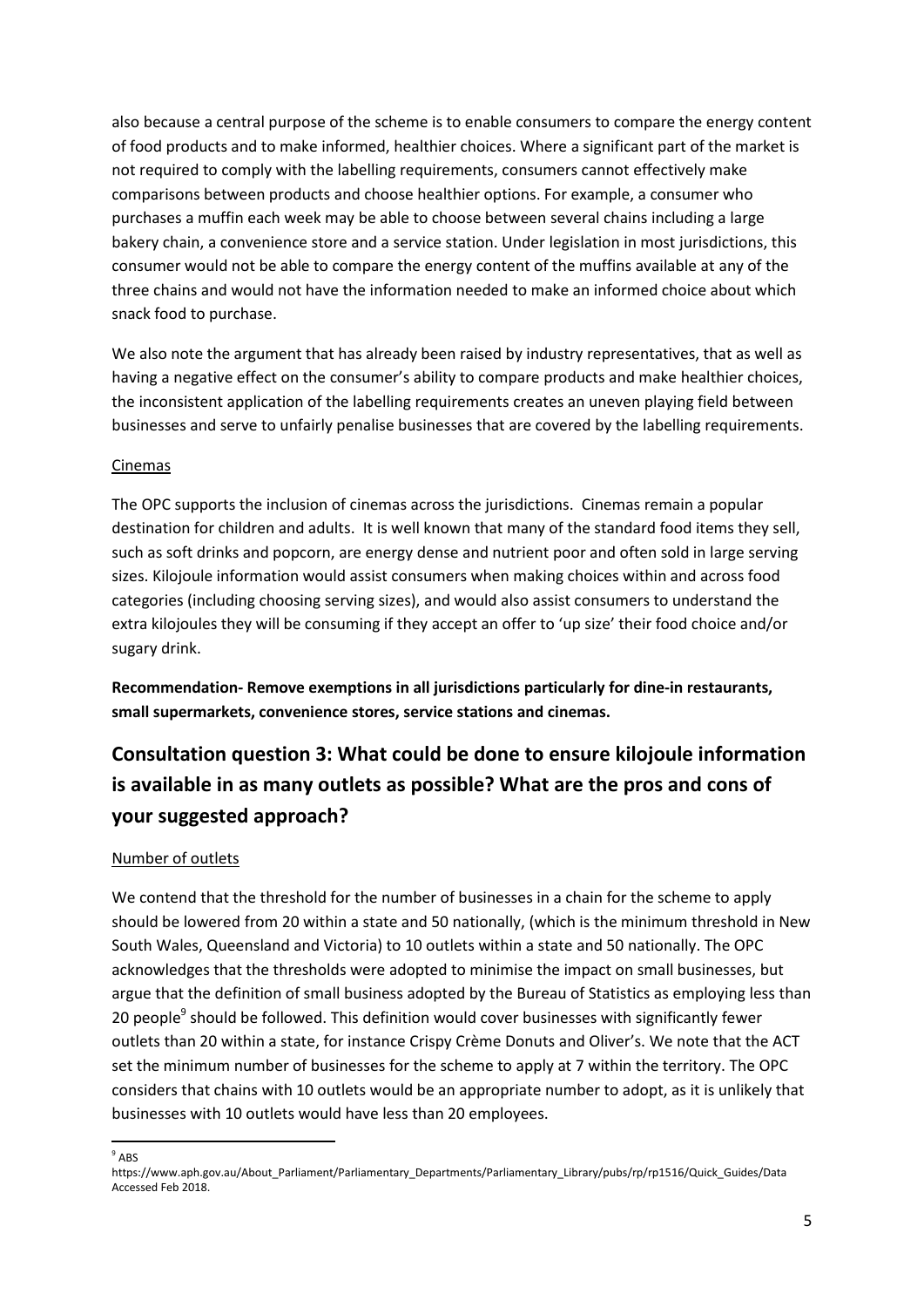This definition is even more important and appropriate given the proliferation of chains with between 10 and 20 outlets within a state. Moreover, many of these chains use online ordering and it is clear that the market for online ordering of fast food is firmly established, with the estimated revenue from online take away estimated at \$1,608 million for 2018 and this is predicted to increase by 17.6% annually.<sup>10</sup> Delivery agents such as Uber Eats and Deliveroo are not covered by the legislation in any of the states as they do not fall under the definition of a 'food business.' While some of the businesses with in excess of 20 outlets in a state or 50 outlets nationally, utilise delivery agents, significant numbers of businesses that have between 10 and 20 outlets use delivery agents. These include businesses such as the Pancake Parlour with 13 outlets and Mad Mex with 11 outlets. Whilst it would have a significant impact on very small businesses if all businesses using delivery agents were required to comply with fast food labelling requirements, if the threshold number of businesses was dropped to 10, many of the businesses using delivery agents would be captured.

The Government must weigh the burden of implementation relative to the importance of the policy objective of providing consistent information to improve diets and health. We suggest that labelling requirements should apply to outlets with more than 10 stores within a state as the potential gain to diets and health outweighs the burden of implementation to medium sized businesses.

### **Recommendation: Reduce the threshold number of businesses in a chain to 10 within a state or territory and 50 nationally.**

#### Airlines

The OPC recommends that legislation across the jurisdictions either be interpreted to include airlines as standard food outlets or specifically extended to include airlines, to ensure that the sale of inflight food is covered by the requirements. The rationale for this recommendation is that domestic airlines provide ready to eat food that is standardised in size and content and is for sale at multiple outlets, being planes. The food options are detailed in written menus with prices. It is well known that many of the standard food items sold by airlines in-flight are energy dense and nutrient poor. The manner in which airlines supply ready to eat food aligns with the definition of a standard food outlet providing standard food items as defined in the national principles developed by Food Regulation Standing Committee in 2011.<sup>11</sup>

#### Vending machines

The Obesity Policy Coalition also supports expanding the legislation to include vending machines, which often provide nutrient poor, energy dense foods and beverages with limited access to nutrition information on packaging through the machine. In the United States, vending machine operators of more than 20 machines will be required to display nutrition information from July 2018 if the on-pack label is not visible.<sup>12</sup>

### **Recommendation: Sale of ready to eat inflight food by airlines and vending machines to be covered by labelling requirements.**

**<sup>.</sup>** <sup>10</sup> Statista, The Statistics Portal,<https://www.statista.com/outlook/374/107/food-delivery/australia>

<sup>&</sup>lt;sup>11</sup> Food Regulation Standing Committee, Principles for Introducing Point-of-Sale Nutrition Information in Standard Food Outlets, October 2011.

<sup>12</sup> WCRF https://www.wcrf.org/int/policy/nourishing-framework Accessed Feb 2018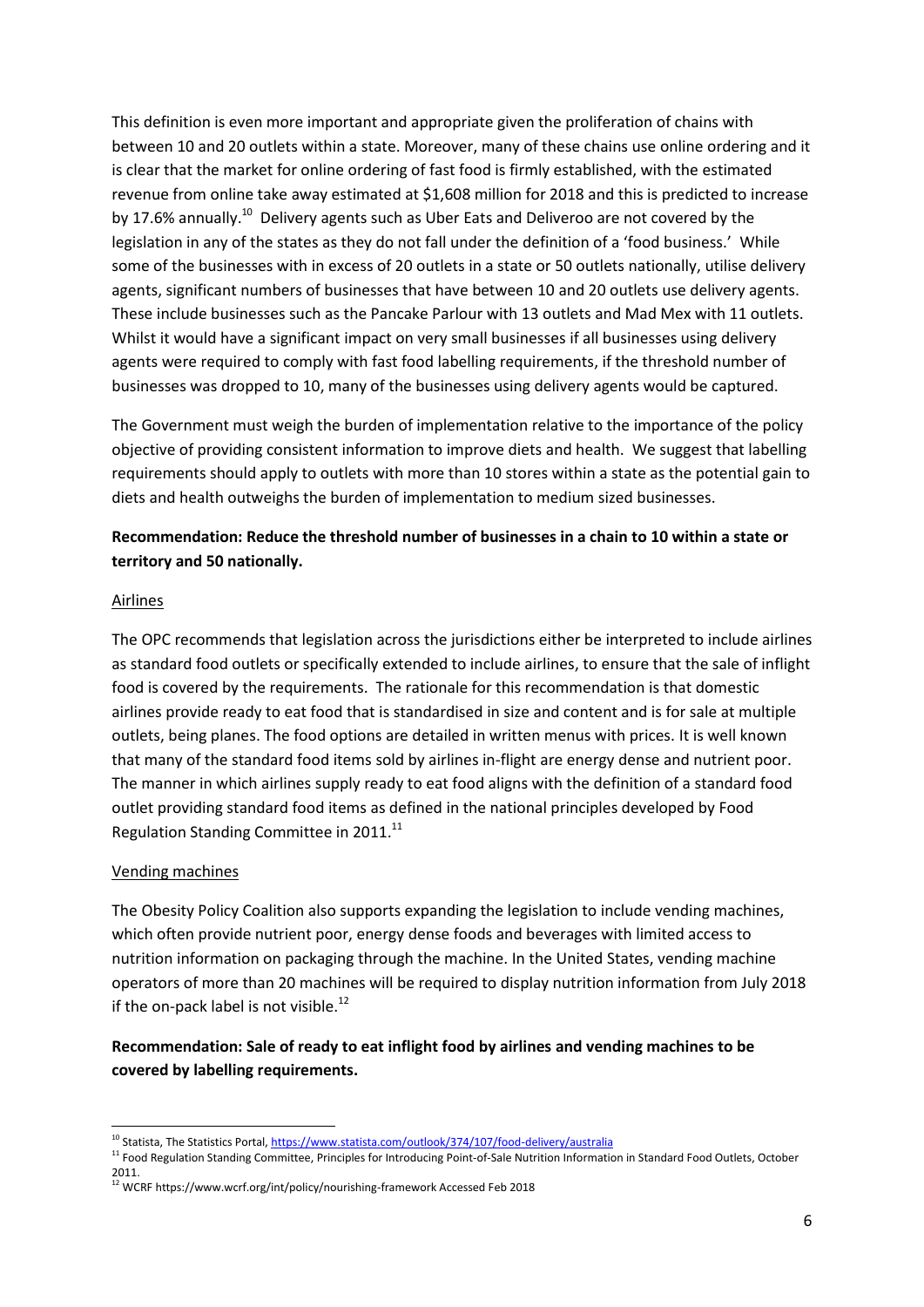#### Voluntary display of kilojoule information

We support businesses that choose to provide their customers with information about the energy content of their food, even where not legally required to do so. We consider, however, that it is important to ensure that these businesses are providing consumers with information that is consistent, both in content and in the manner and location of display, with information provided by larger businesses operating under the kilojoule menu labelling schemes. This is because consumers should be provided with consistent information regardless of where they purchase standard food items and should be able to confidently assess and compare information provided at one business with information provided at another.

**Recommendation- Voluntary display of kilojoule information must comply with requirements of legislation.**

### **Consultation question 4: Are there any other issues in relation to legibility that should be considered?**

#### Presentation requirements

The legislation in the different jurisdictions should specify that the kilojoule content and the reference statement must be identical to the presentation of the price. The provisions in the New South Wales legislation (same size and font) and in Queensland (same size, font and colour) as price or name have not been sufficient to ensure the legibility of the kilojoule content. Different hues of the same colour, or application of a different background have been used with to diminish legibility of the kilojoule content relative to the price. It may be that the legislation would need to specify all design elements are to be identical. For example, that the text of the kilojoule content must be the same font, size, colour, hue, weight and have the same background contrast as the comparison text. We recommend that these requirements extend to the reference statement that sets out the recommended daily energy intake.

In the event that the price is displayed more than once on a menu, we recommend that that the font size for the kilojoule content and the reference statement must be the same size (or larger than) the largest price displayed. This is to avoid a situation where a business displays, for example, a poster showing a food item with two prices – one small and one large – with the kilojoule content and reference statement being displayed in the smaller text.

We recommend that supermarkets be required to display the kilojoule content at the same size as the price rather than the unit price of the item. This is because unit pricing may be in very small text. This would ensure that supermarkets are subject to the same requirements as other food outlets.

### **Recommendation: The presentation of the kilojoule content and reference statement must be identical to the presentation of the price.**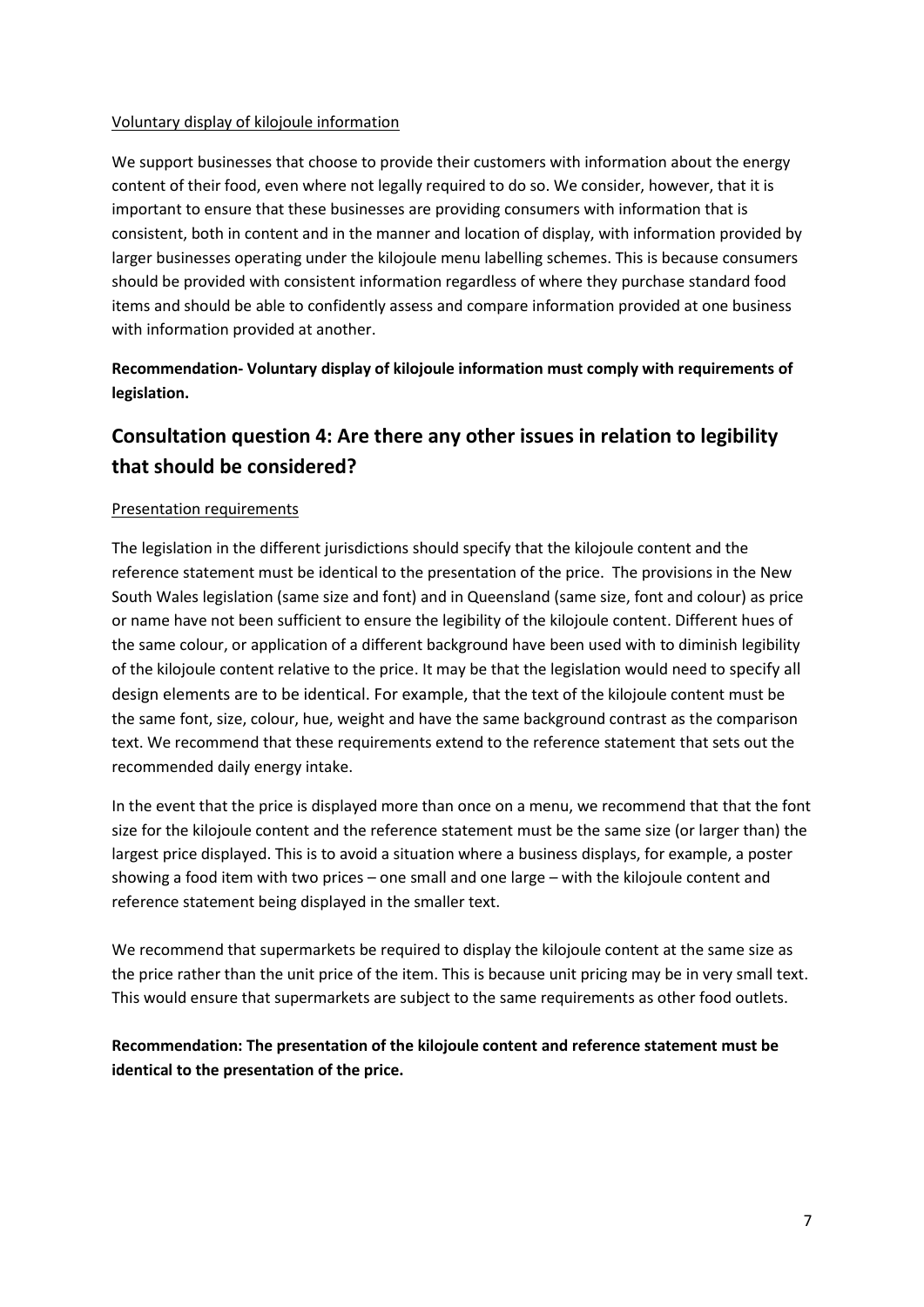## **Consultation question 5: What can be done to ensure kilojoule information is as easy to use as possible by the consumer?**

#### Kilojoule information in supermarkets per 100g

The OPC is concerned that allowing supermarkets to display energy content per 100g of the product could be misleading and confusing as it is likely to result in products appearing to have less energy than those displayed per serve.

By way of example a 43g caramel slice could have 808kJ per serve and 1880kJ per 100g, while a 120g iced donut could have 2030kJ per serve but only 1690kJ per 100g, unintentionally making the donut look like the lower kilojoule option of the two products, which it is not.

In our view, there is no practical reason why a supermarket cannot display the energy content for each standard food item. The legislation in the various jurisdictions applies only to ready to eat food that is standardised for content and portion. This means the supermarket must know the size of each food item and could easily display the information on a per item basis.

We recommend that the legislation require supermarkets to display the same information as all other businesses, being the kilojoule content of each standard food item. We do not consider there is any justification for allowing supermarkets to provide different information. As with the proposal to altogether exclude particular types of businesses, this inconsistency means consumers cannot effectively compare energy information provided by different chains and creates an uneven playing field for business.

We would see no problem if products displayed the per 100g energy content in addition to the energy content for the entire product, which would bring it into line with NIP requirements. It would also allow comparison between similar products in their entirety and between different types of product per 100g.

**Recommendation- Supermarkets to display the kilojoule content of each standard food item.**

# **Consultation question 8: What could be done to enable healthier choices when customising menu items? What are the pros and cons of your suggested approach?**

Where customers make selections and add individual components to customize their meal, information kilojoule information about each component should be available to assist the consumer to compare products and make healthier choices. The kilojoule information should be available in the same way that kilojoule information is required for standard menu items as most components would be in standardised form. An exception may be needed where customers select their portion size, for instance self-serve yoghurt. Where there are limited choices for customization, for example a burger with or without cheese, the total kilojoule content for these options should be shown.

### **Recommendation- The kilojoule information for individual components in customized meals must be available in the same way that kilojoule information is required for other menu items.**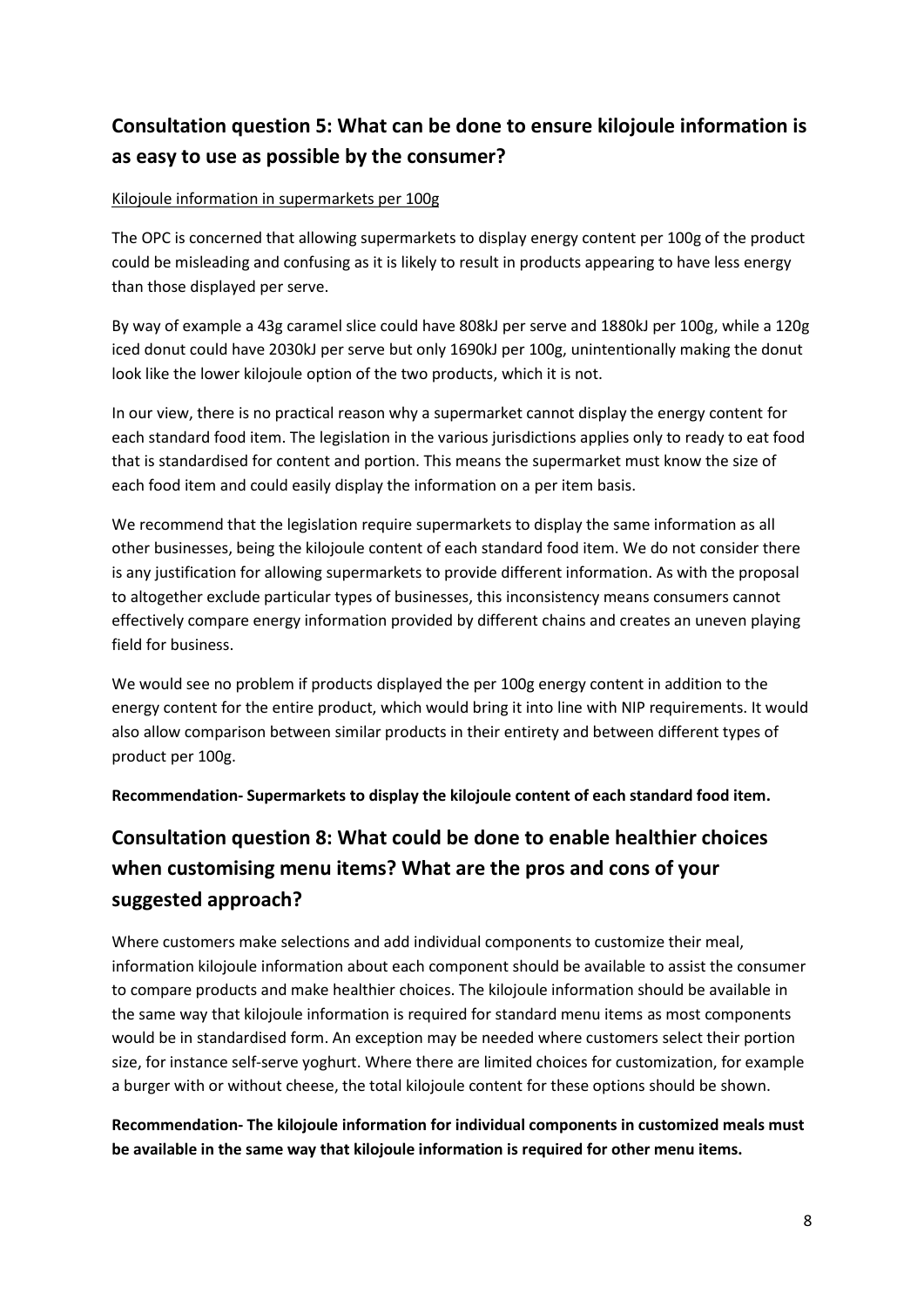## **Consultation question 9: Are there any other issues in relation to rolling menu boards that should be considered?**

We recommend that all the jurisdictions adopt the provision in the Queensland legislation<sup>13</sup> which requires the kilojoule content and the reference statement to remain permanently visible. This would prevent businesses introducing rolling digital menu boards that do not continually display kilojoule information and require consumers to wait before the kilojoule information is briefly displayed. The absence of kilojoule information adjacent to all standard food items makes it particularly difficult for consumers to compare the kilojoule content of food items and make informed and healthier choices.

**Recommendation: Adopt the provision from the Queensland legislation which requires simultaneous display of product and kilojoule content.**

## **Consultation question 11: Are there any other issues in relation to online ordering that should be considered?**

The potential for businesses to avoid providing kilojoule labelling for certain items if they are not listed on the menu as defined in legislation, is particularly significant in relation to online ordering. We believe it is crucial for online menus to display clearly visible kilojoule content next to each item, at the point of ordering, so that it is consistent with other methods of ordering. There must be unambiguous inclusion of online menus under the different legislative schemes.

We believe it is important to present consumers with the energy content of food items at the time they are making a decision about which items to order. This requires the simultaneous display of kilojoule information in multiple locations including both in-store and online. This is particularly important online as often the nutritional information and kilojoule content are not displayed together, but several clicks away.

**Recommendation: Require simultaneous display of product and kilojoule content in online menus**

# **Consultation question 12: What could be done to ensure kilojoule information is included on all web-based ordering platforms? What are the pros and cons of your suggested approach?**

As noted in answer to question 3, the market for online ordering of fast food is firmly established and it is important that the fast food labelling requirements are extended to web-based ordering platforms. Delivery agents such as Uber Eats and Deliveroo are not covered by the legislation in any of the states as they do not fall under the definition of a 'food business.' The application of the requirements to delivery agents themselves, rather than the food businesses that they are delivering for could be very onerous for small businesses. However if the threshold number of outlets were lowered as discussed in the response to question 3, many businesses utilizing the delivery agents would be required to comply with the requirements of legislation that extends to web-based ordering platforms.

 $\overline{a}$ <sup>13</sup> Food Regulation 2016, (Qld), regulation 9(e).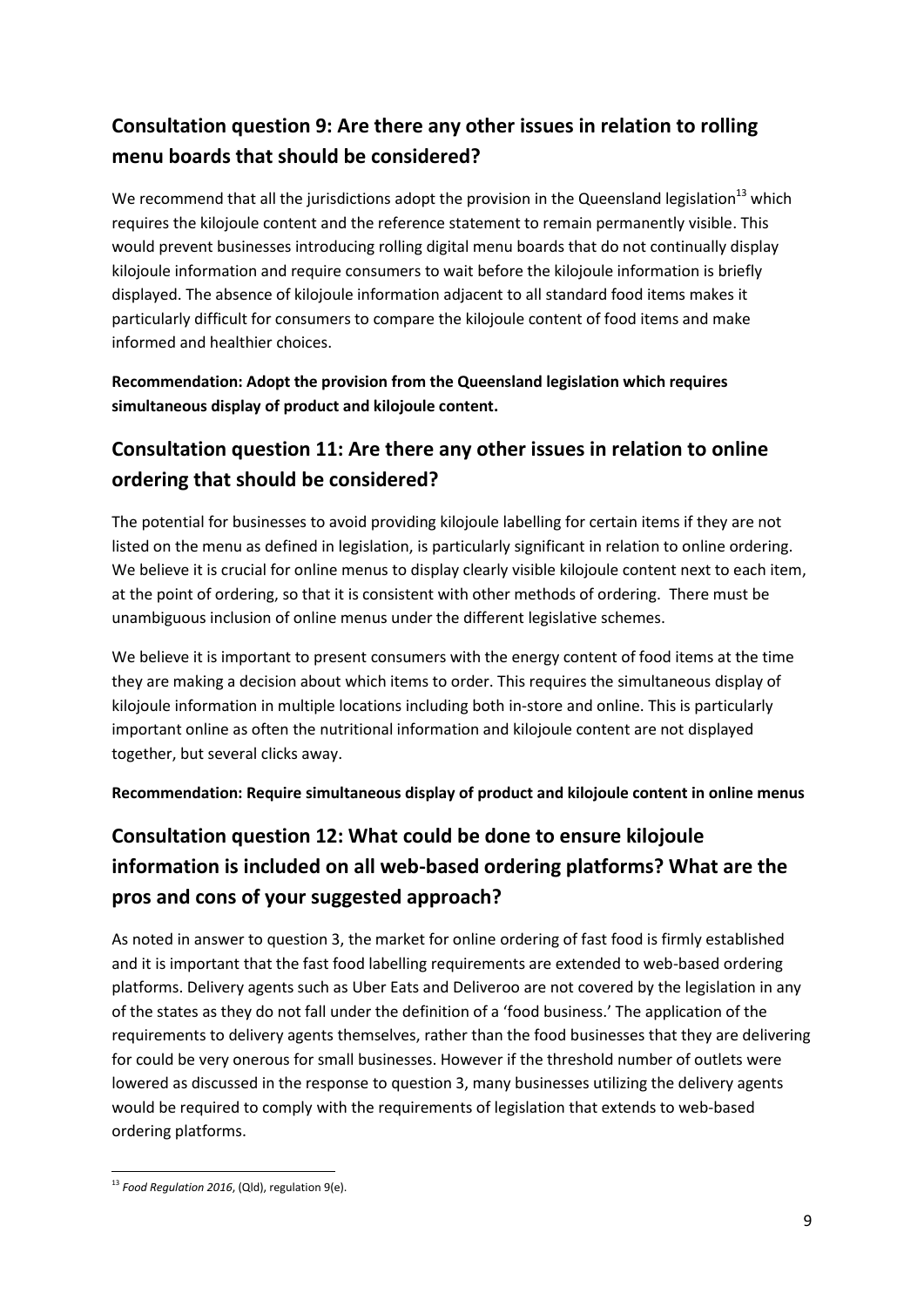**Recommendation: Extend labelling requirements to menus used on web-based ordering platforms**

## **Consultation question 13: Are there any other issues in relation to combination meals that should be considered?**

Combination meals, often promoted as 'meal deals' or 'combos' are commonly offered at large chains that are covered by the different legislative schemes. We consider it is important that consumers are presented with the total energy content for these types of meals as consumers may not otherwise calculate the total energy provided by the meal.

We note that there has been some confusion about meal deals that include products that are prepackaged and display a nutrition information panel (NIP). In some jurisdictions, products that display a NIP are not regarded a standard food items and are therefore exempted from displaying kilojoule information.<sup>14</sup> This has created a situation where the kilojoule component of products, such as prepackaged drinks, are excluded from the total kilojoule information that is provided. We believe that this is potentially misleading for consumers and suggest the exemption from providing kilojoule information for products carrying a NIP be removed if they are part of a combination meal.

**Recommendation: Remove the exemption from providing kilojoule information for products carrying a NIP if they are part of a combination meal.**

# **Consultation question 16: What could be done to ensure kilojoule information is as easy to interpret as possible? What are the pros and cons of your suggested approach?**

#### Importance of social marketing and education

1

There is considerable evidence that food labelling is more effective when accompanied by education and information programs.<sup>15</sup> We therefore encourage a community and industry awareness and education campaign once any outcomes of the review are implemented. With appropriate education campaigns and materials, consumers will understand that kilojoule information provided by relevant standard food outlets has been mandated by government, and that this is information that they can rely on. Consumers will also become accustomed to looking at kilojoule information when assessing and comparing products in supermarkets, at home and in other contexts.

A diverse range of education materials will of course be required for consumers to ensure that the widest range of the Australian population is reached. Consideration should be given to the use of a social marketing campaign, and targeted materials and campaigns particularly aimed at informing low SES/education and culturally and linguistically diverse groups. Most importantly, the targeted materials should aim to:

- Inform consumers of the availability of kilojoule information in chain food outlets;
- Clearly explain what kilojoule information is and how consumers may use it to choose healthier products;

<sup>14</sup> *Food Amendment (Kilojoule Labelling Scheme and Other Matters) Act 2017* (Vic), section 18(2)(c).

<sup>&</sup>lt;sup>15</sup> WCRF and AICR. Policy and Action for Cancer Prevention - Food, Nutrition, and Physical Activity: a Global Perspective. 2009. p.61 – 63; NSW Food Authority. Evaluation of Kilojoule Menu Labelling. NSW Government, 2013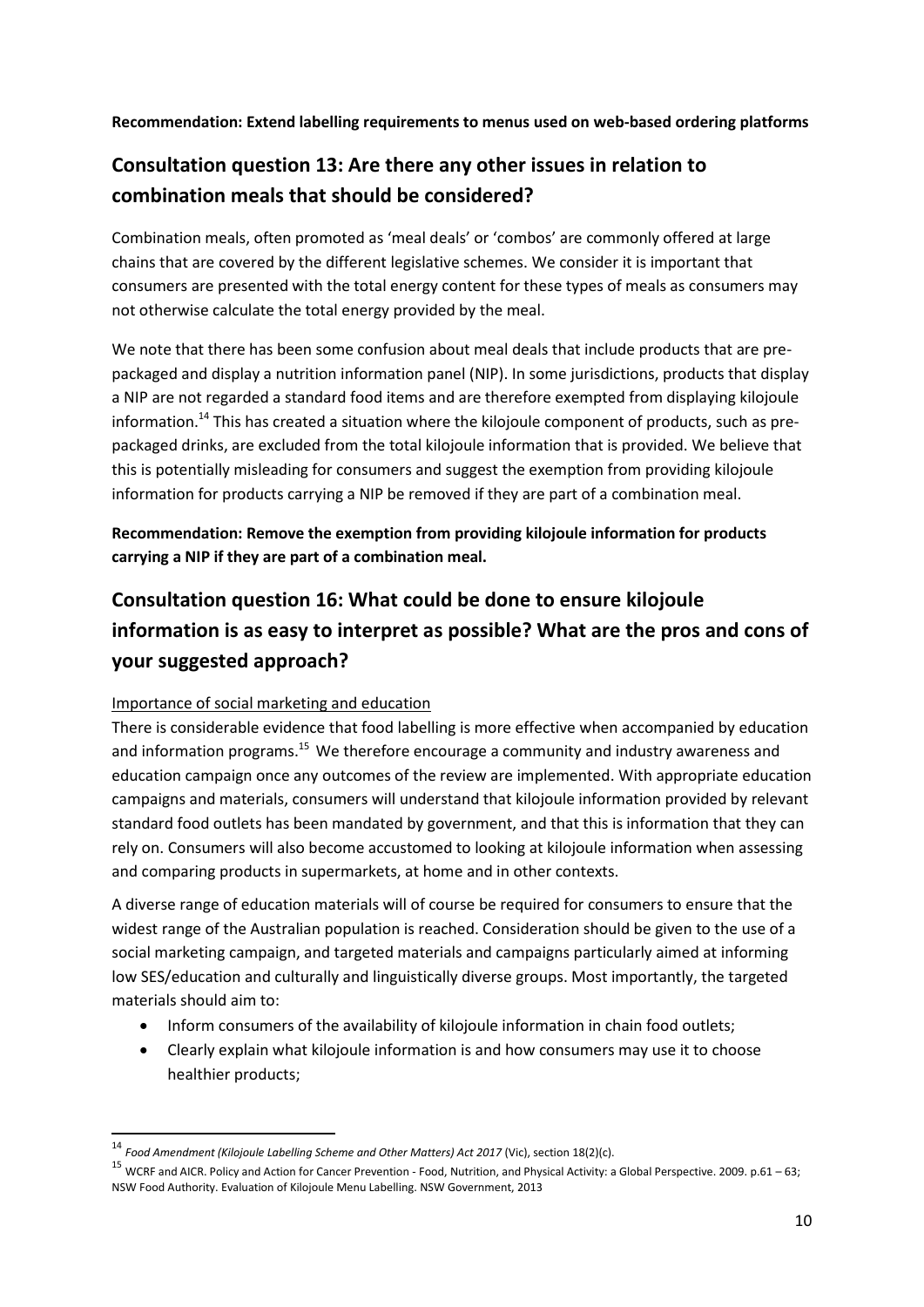- Inform consumers of the different kilojoule needs of different groups of consumers, and the consequences of under- and over-consuming kilojoules; and
- Improve consumers' general understanding of the importance of eating a healthy diet

**Recommendation-Provide a diverse range of education materials for consumers to ensure that the widest range of the Australian population is reached.** 

# **Consultation question 19: Are there any other issues with current menu labelling schemes that should be considered during this review? Please provide information to support your response.**

#### Penalties

We note that penalties for breaching the legislation vary between the states. The Victorian scheme has much lower penalties than New South Wales and Queensland. Victorian penalties currently equate to \$3109.20 for an individual and \$15 546 for a corporation. This contrasts to the New South Wales scheme's penalties of \$55 000 (individual) and \$275 000 (corporation) for an intentional contravention and \$11 000 (individual) and \$55 000 (corporation) for an unintentional contravention. The Queensland legislation also has much higher penalties, \$60 600 for an intentional contravention (no distinction between individual and corporation) and \$12 120 for an unintentional contravention. The Obesity Policy Coalition supports the penalties that apply for breaches of the New South Wales scheme and recommend that this approach be adopted in all jurisdictions. In particular, we support the application of higher penalties to corporations as a measure to encourage compliance by large corporations and to deter engagement in tactics that undermine the objectives of the labelling requirements.

**Recommendation: Standardise the penalty provisions across Australia by adopting the penalty provisions that apply in New South Wales.**

### **Conclusion**

We congratulate the Government on its undertaking and offer our support and assistance through the process of review. The OPC believes that labelling is an important measure in the suite of measures to tackle overweight and obesity in Australia and accordingly stresses the importance of implementing changes recommended herein together, with those recommended by the OPC, to the Health Star Rating system review. We would be glad to provide further comment if required.